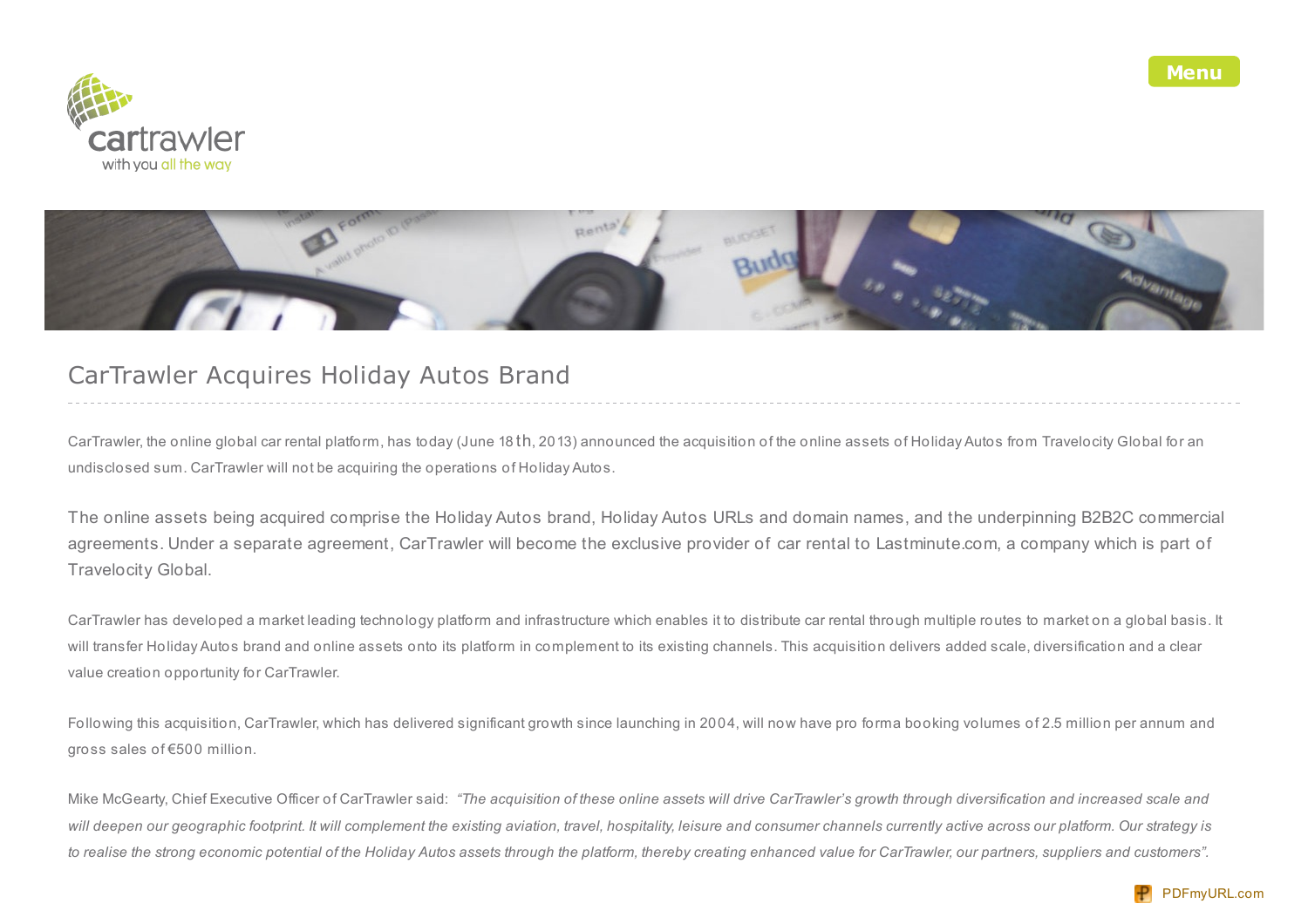Matthew Crummack, President, Travelocity Europe, commented: "For the last ten years the Holiday Autos brand has been integral to Travelocity Global, and it has been our privilege to support the team to grow the business to become one of Europe's most recognised, respected and leading car hire online aggregators. The time is now right for its further success to be developed by CarTrawler. Their compelling vision and investment plans for the Holiday Autos brand make it the best custodian for the brand's future growth. *"*

**For ref erence:**

On behalf of CarTrawler:

Anne-Marie Curran, Drury

Tel +35312605000 or +353872864079 [anne-marie.curran@drury.ie](mailto:anne-marie.curran@drury.ie)



**CarTrawler Corporat e Head Of f ice** Classon House, Dundrum Business Park, Dundrum, Dublin 14, Ireland T + 353 (1) 499 9610  $F + 353(1)$  499 660

**US Of f ice** 2540 Westlake Ave N.Suite A, Seattle, WA 98109 USA T + 1 (206) 659 0807 F + 1 (206) 397 3124

© 2013 CarTrawler.All rights reserved.